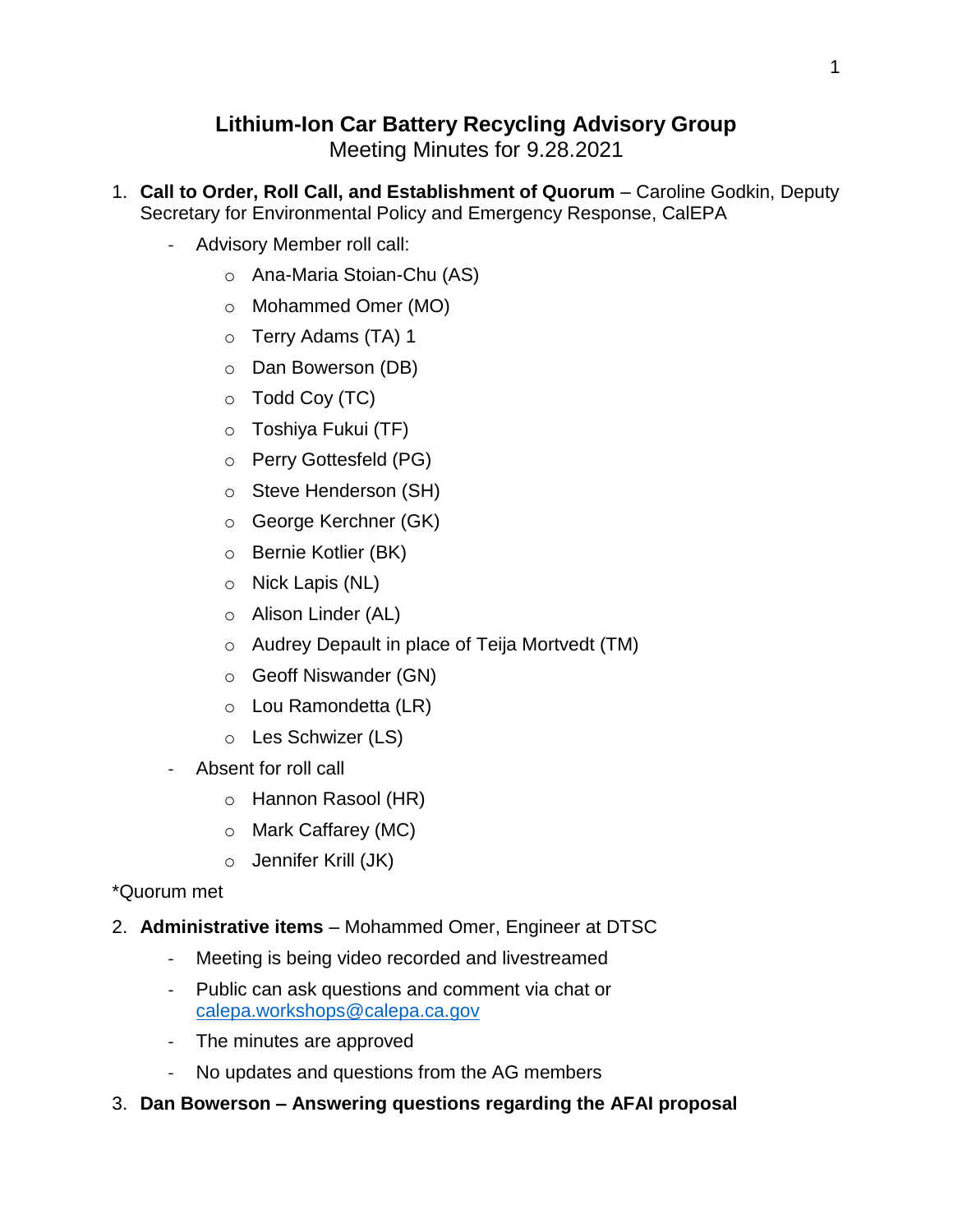- Knowing that the deadline was to get them included with the survey we put something together as soon as possible, but there were still questions and we have been working as an industry to provide an update.
- Previously there was confusion on how the core exchange would work. The red text was not included previously. The first portion explains that the entity selling the battery will have to use some sort of core exchange program to track that the battery is properly disposed of. We maintain that the manufacturer should be responsible for deciding what that looks like, it could be a core charge or something else.
- We wanted to get clarity on how the manufacturer would take responsibility. We modified so that a dismantler who takes ownership of an EOL vehicle is responsible for proper disposal. If the battery is unwanted or not acquired by a dismantler, that is where we would use the full vehicle backstop. There was a question about what percentage of vehicles this could be, and I will show data.
- Core exchanges today are used for items where we want to ensure proper recycling or disposal, or there is an opportunity for refurb. With Pb batteries, if you have the battery, you can swap it for a core charge, if you don't have it, they will charge you an additional fee. When you return the battery, you receive the core charge back. It can work for other items as well, Napa also uses it for water pumps.
- For our proposal it doesn't need to be a charge, but there needs to be some sort of exchange. In incidents where you don't put a charge.
- In the first case an independent shop removes the battery and takes it to a collection center or OEM parts sale and a new battery is given, but there is assurance that the old battery will be properly reused or recycled. The responsibility would be on that middle part. There may also be shops that have relationships with recyclers.
- The responsibility for the record keeping in that case would be on the independent shop.
- This is a small percentage of the vehicles. Over 95% of EOL vehicles are recycled today, so we are addressing the remaining 5%. This will allow current dismantling markets to thrive and continue to take care of that and the rest are covered by the backstop.
- What is definition of complete vehicle? We recommend the ELV EU definition
- Thank you for the opportunity, we will continue to try to address concerns from advisory group members, dismantlers, and the whole value chain

TA: I appreciate the process of focusing on the 5% as the backstop that needs to be addressed. Can you go back to slide two? Why did you take out "remove the lithium-ion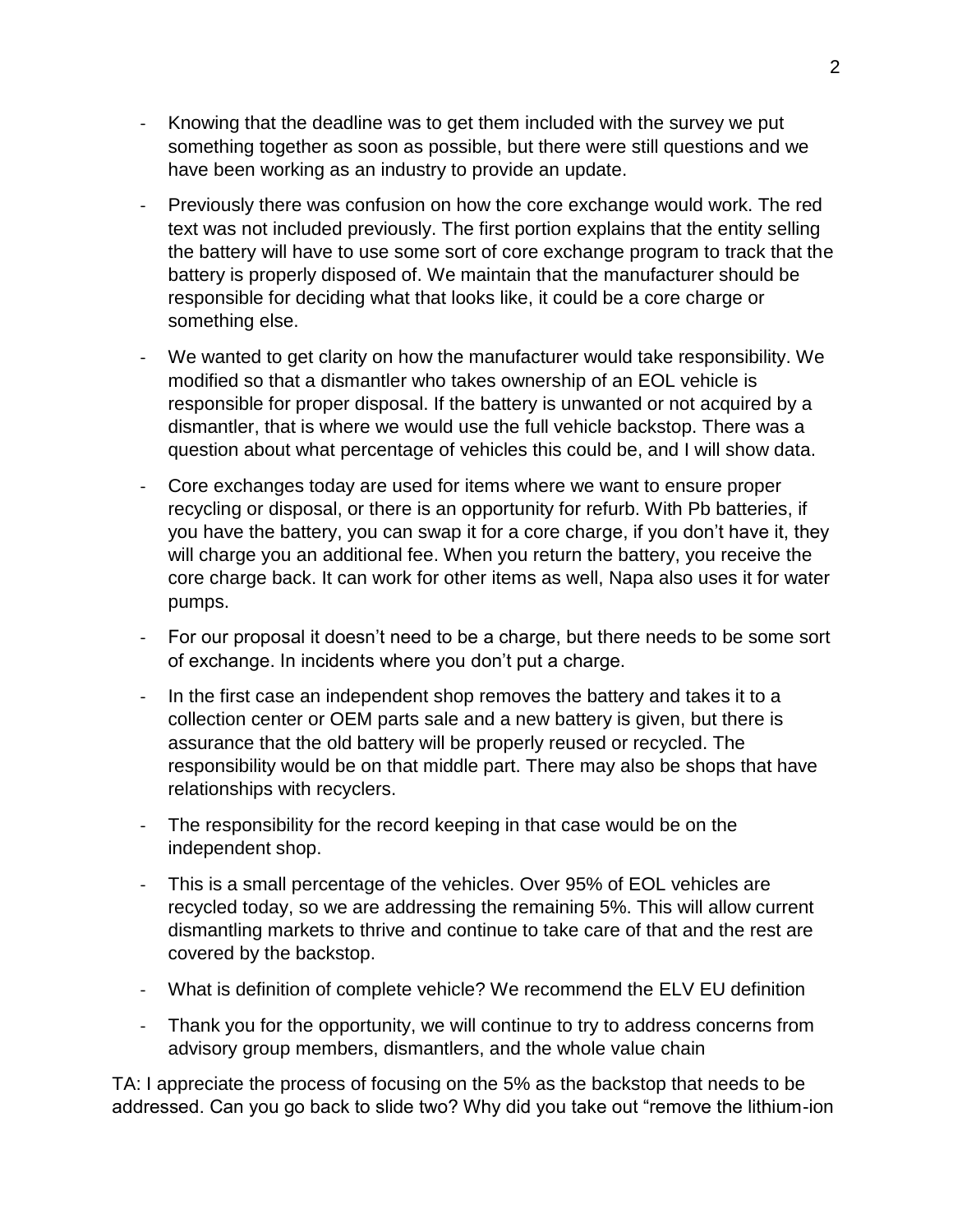battery?" I can imagine there may be cases where a dismantler plays a middle-man role and transfers the car relatively whole, they can't have responsibility over a car that they no longer have any control over.

DB: A lot of questions we had were about where those vehicles would be. We see them as being at ELV auctions where dismantlers would determine that there was no value left in vehicle. We don't want to be responsible for cars where they have been picked apart. We could probably frame this a bit differently to address that, again we were trying to paint where we see the vehicles physically being, but if there are instances where a dismantler is acting as a middle entity and not necessarily dismantling the vehicle they will be able to use the backstop.

TA: Thousands of cars get sold through these auctions and I support having responsible parties be part of screening for bidding but the auction may be a venue for moving from a wholesale to a smaller format. That system has been in place and functioning fine and I don't want to put a new burden on a dismantler who is trying to facilitate a wholesale vehicle transfer.

DB: We are trying not to disrupt the 95%.

TA: I see that and appreciate you are focusing on the orphan batteries, just don't want to create unintended consequences.

PG: I wanted to make a comment that when you talk about a core charge, in pb battery context we call that a purchase discount. I am curious about how you reached the 5% figure, it seems arbitrary and there is no definition of when vehicles should be brought back to the manufacturer. So we are spending a lot of time talking about a narrow case. The other question I have is how is this different than existing law? Currently if you have a hazardous waste the owner of that is the owner of the waste and it doesn't change over time. There seems to be a proposal here that is mostly tracked by existing law which is that the owner of the battery is the owner

DB: The owner could be the consumer and we are trying to get at that. The 95% is cited here and comes from the amount of vehicles that are currently recycled.

PG: So this is assuming EVs will be the same as traditional cars.

DB: Yes.

PG: Is there a provision in your proposal that accounts for exports?

DB: No, we will look into that. I don't have a good sense of what is happening to that 5%. The legislative text or final policy from the committee could also have those provisions included.

AS: Can you please go to the slide with the red additions? Can you please clarify what "with an OEM certified battery" means?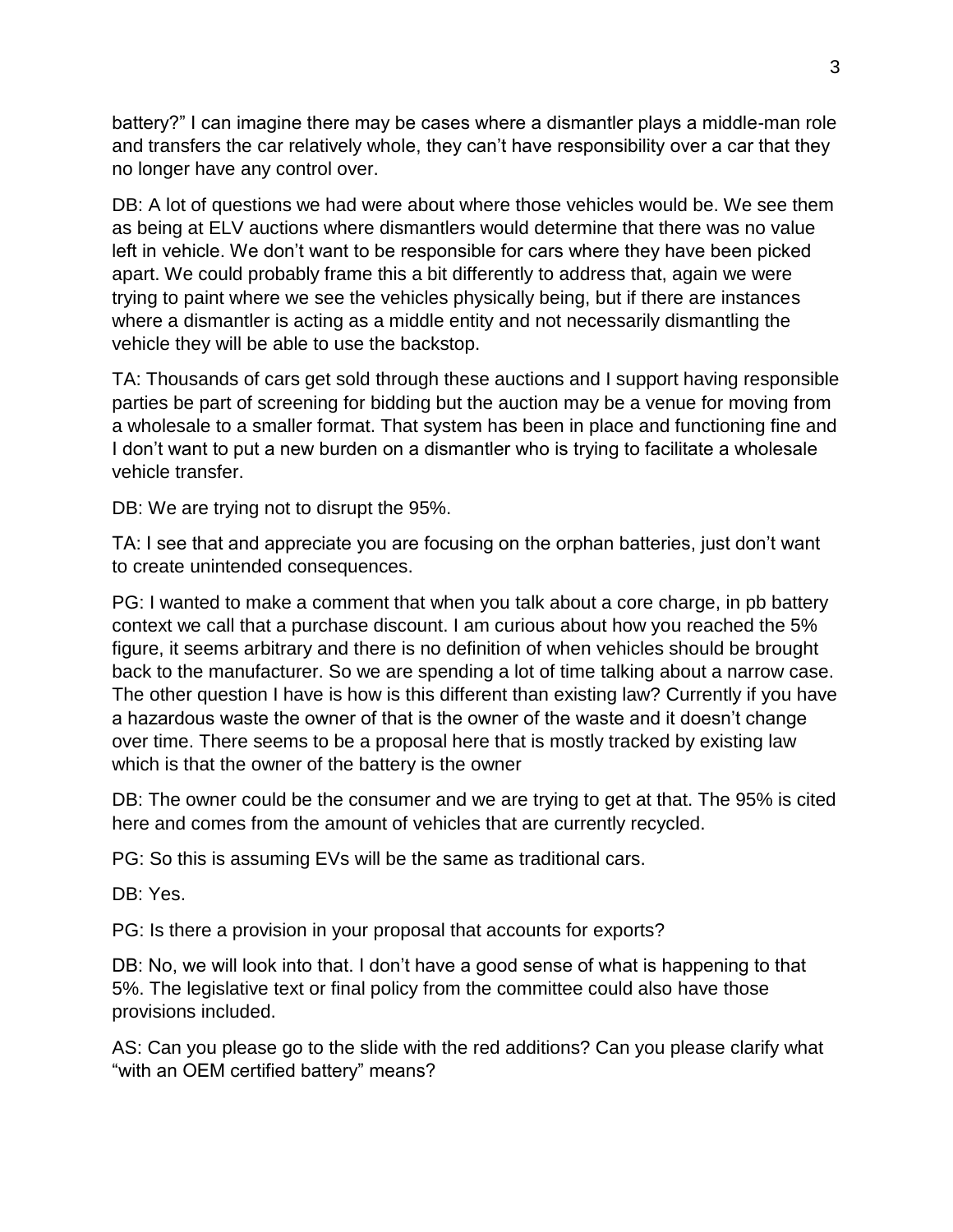DB: Great question, this is an area where we still need to refine this because there cases where batteries are not manufactured or certified by the OEM. We recognize that OEM certified is vague and will need to be specified with a policy proposal, we hope to improve on the text when we get into actual recommendations.

AS: What if the manufacturer is no longer in business?

DB: We are talking and trying to stack failure modes here, with a vehicle that is not wanted by a recycler or dismantler, and within that a manufacturer that is out of businesses, and within that their assets have not been purchased, that's a very small percentage. If their asset has been purchased, that entity takes responsibility

MO: Next Alissa will present the results of the survey. Today is critical for endorsing the results of the survey. We are not asking you to agree with the specific policy proposals, just agreeing that these were the results, and we are giving UC Davis the blessing to go ahead and work on the report. Further preferences and discussion will be solicited as the report is drafted and through your edits to the draft. We will not discuss the policies further today but there will be opportunity later. During the drafting you will be able to provide that feedback. Today is to give our blessing as a body to move forward with the results.

DC: My question is about process and how the committee intends to endorse or vote on the survey proposals, is it simply a majority of those support or oppose and that gets reflected in the report or are we trying to achieve consensus? What is the decision making process? Is there an opportunity for dissenting opinion to be reflected in the report?

CG: Thanks Dan great question. All of those questions are exactly what UC Davis will lay out. Can we park your question until after the presentation and if we haven't gotten to it we will come back to it then.

DC: Sounds good

MO: Thanks, Alissa please go ahead

## 4. **Dr. Alissa Kendall – Policy recommendation survey results**

- Thanks Mohammed, and thanks to Jessica and Meg who have been working to put the survey together. The goals are to publicly announce the survey results and empower our team to start the reporting process, it's not a vote on the policy recommendations.
- A reminder of where we are at—we have a rough draft of the report that is due in November, which doesn't give us a lot of time. This is not the final report, this is so we have something to work from and can add nuance and dissenting views as required.
- Starting with results I want to remind everyone what the sections were. The first was defining responsibility and financing mechanisms, the second was access to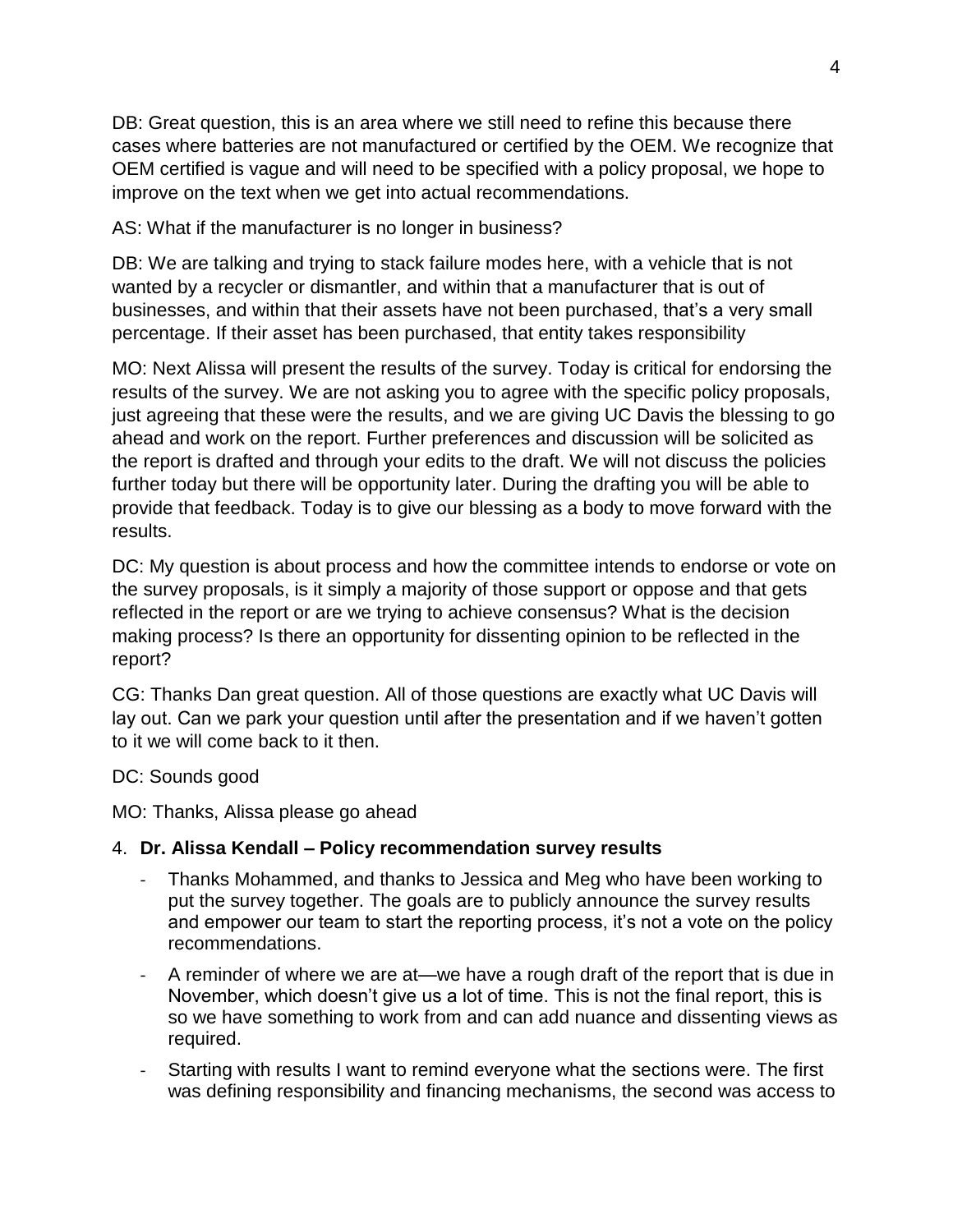battery information, the third was supporting industry development, fourth circular economy and quality recycling, 5 safe and efficient reverse logistics.

- Each group received very different levels of support. I'm hoping those that received broad support are those we can move quickly through and spend more time on the others. I also want to define majority. Majority = affirmative majority of quorum. So more than 50% of AG stated an opinion and of those 50% or more are in support of policy. We also split up majority opinions based on levels of support, so 75% or more and so forth to distinguish between strong and weak support.
- Start with defining responsibility for EOL management and financing mechanisms. The policy with the highest level of support was Dan B's core exchange and backstop proposal. A number had weak support, which included the EPR and fee programs. We had two that received less than majority support which included the EHF and defining current owner as responsible party. That received the least support and that's essentially what's happening now so it's good to see that we are on the same page about our goal. The rank order results also do not align with the level of support which is interesting—yearly fee split between OEM and owner at vehicle registration was ranked last but received 53%

PG: Could you give us the total number of responses and I'm confused about responses, you said there was a no opinion and how was that calculated into support/oppose?

AK: We had a 100% response rate but respondents could select no opinion. The number of responses with no opinion is listed here. Support, strongly support, and support with modifications was listed as support and oppose or strongly oppose was listed as oppose.

PG: So how many people's opinions are reflected?

MO: There are 20 people on the advisory group so if 7 people had no opinion, that would be 13 people. So 85% of the 13 people supported the policy.

PG: Okay well that is very different.

AK: This was the easiest way to generally present the results but we will have more detail in the report.

SH: Were strongly support/oppose and support/oppose rated equally?

AK: For the purposes of this presentation, yes.

AK:

- Access to battery information received strong support with limited no opinions, with slightly less support for the UDS proposal. The next was industry support. All policy recs received reasonable levels of support, slightly larger numbers for no opinion. Circular and quality and recycling, this did not receive the same level of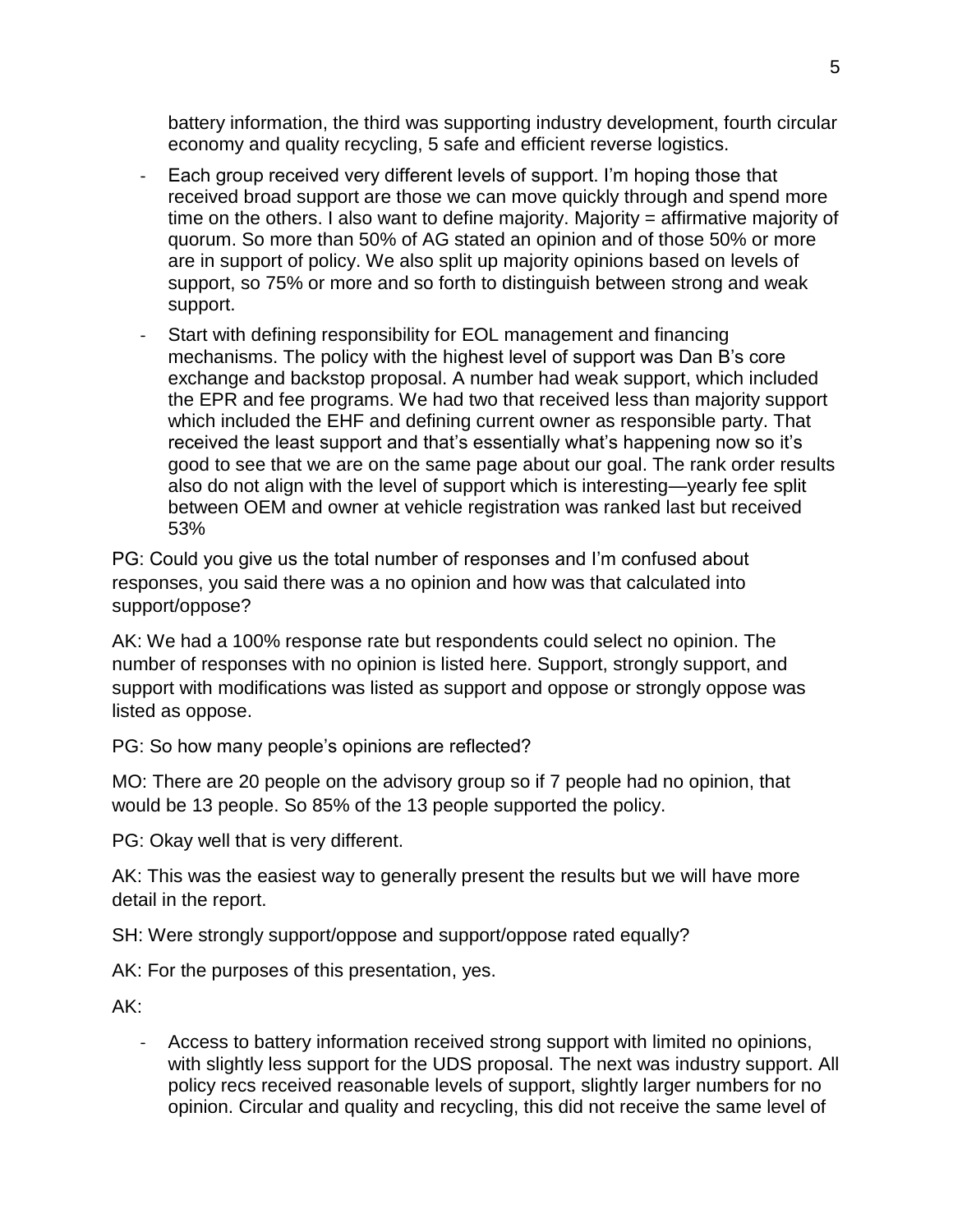support as the previous group, we saw support at 71% for design for repurposing and third party verification, minimum material recovery rates received weak majority along with all the ones that followed. Developing a reporting system is similar to tracking batteries which came up in the first group. These ones that received weak majority also had smaller numbers of no opinion.

- Safe and efficient reverse logistics received higher levels of support. We have essentially consensus support for adopting universal waste regulations if it changes as at a federal level and identifying strategies to reduce the burden of transportation. There were higher levels of no response for pre-approvals at auctions and strategic infrastructure but still relatively high levels of support.
- In the report we will differentiate between consensus, two thirds majority and above 50%. We can provide more nuance if folks want to see it regarding strong support or strong opposition. The policy recommendations will be presented based on the barriers they address, the pros and cons discussed in prior meetings. A section for dissenting opinions will also be provided to include rationales for why folks are in support of or oppose certain actions to clearly indicate why certain members were not in support of different policies.
- We are going to vote on the following statement to formally endorse the outcome of the survey: "the survey results accurately represent the views of the advisory group members" that means you are not endorsing policy recommendations, you're saying yes the survey results reflect the views expressed by advisory group members.

PG: I'm at a bit of a loss because I feel like this hadn't been explained before and the number one decision was a split decision. I think it was not clear that support with modifications would be counted as support and that doesn't seem accurate. Maybe this could be a way to narrow the policies down, but I don't feel that this was explained properly.

AK: The actions will be presented with more nuance in the report, but we were not able to present each policy with frequency graphs. It's very clear that few of the recommendations we move forward with will achieve 100% consensus and we needed a way to proceed in developing the report knowing which recommendations were at least supported.

PG: I don't agree that this reflects the views of the group because the highest ranked option had only just above 50%.

AK: That is how we chose to present the results to you all in this presentation, the report will reflect the responses in more nuance. We can calculate majority differently if there is debate about how that will be done. When folks don't express an opinion, it sort of weakens our ability to get insight about whether people support or don't support. We were lucky that every single one of the questions did get more than 11 members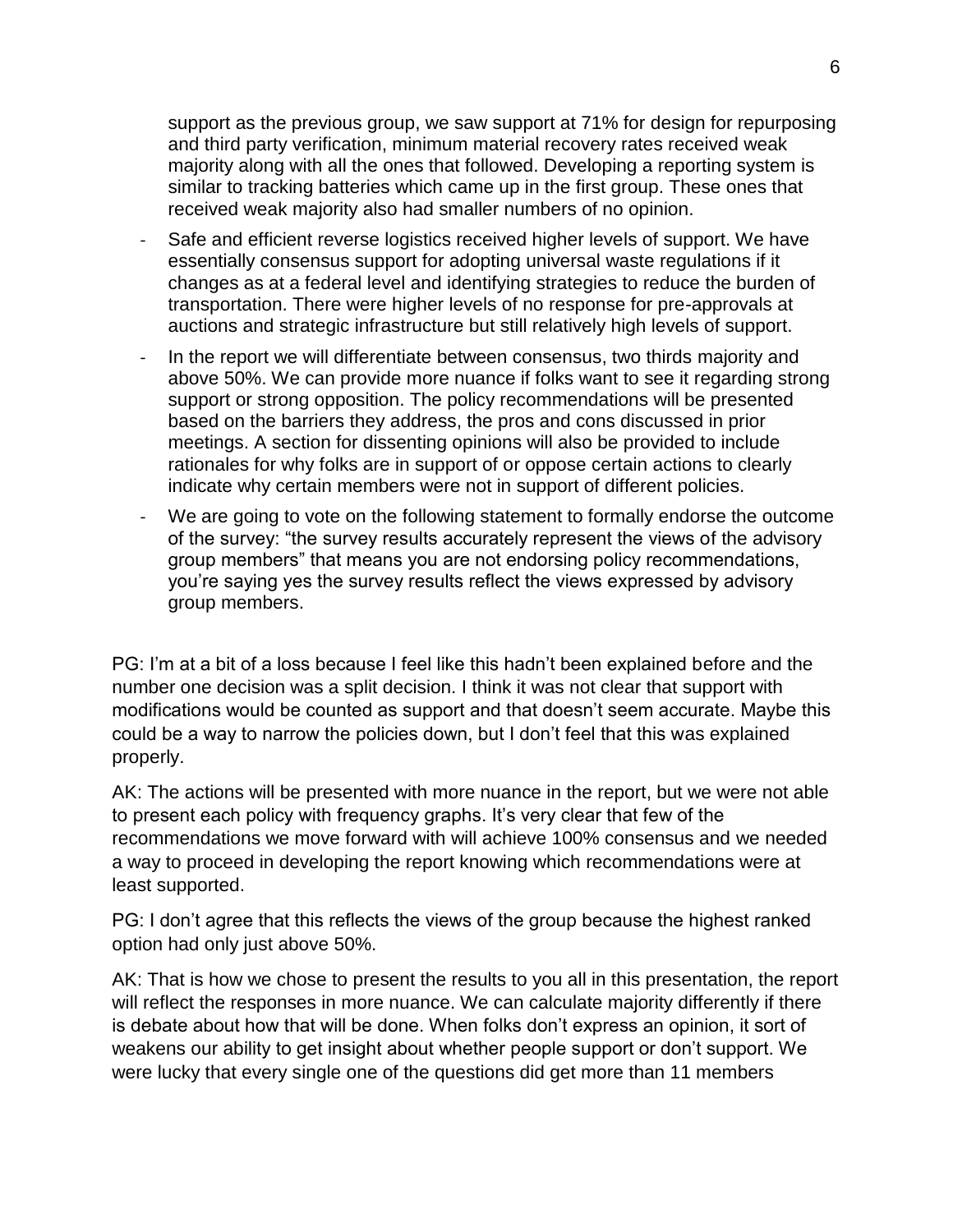expressing an opinion, but the no opinion makes it difficult to move forward. We can be sure to express how many people

PG: I think the results you presented are inaccurate. I think support should be a total percentage of the 20 and if you supported with modifications that should not be counted as support. If you are going to use this as a launching pad for further discussion that's great, but in a reporting format I don't think it accurately represents the group.

MO: I understand where you are coming from, the reason it's shown this way is that what we are trying to do here is show where things landed in a bird's eye view. I agree that support with modifications is not the same as saying 'Yes I agree', they are different. I agree that if 7 out of 20 respondents don't provide an opinion, it does not mean there is 85% support in that way. There is a big asterisk there. All of these asterisks will be reflected in the report. I believe it would be broken down by response, then getting into what the policy is, then the dissenting views. The support/not support is not meant to be granular, it's just to show a summary.

SH: What is the purpose of the endorsement itself? Why do we need endorsement?

MO: Because of the nature of this group as a public body. We asked you to fill out the survey privately, so for the results of this survey to be actionable we need to vote on it publicly.

SH: Perhaps we could change it to certify because we could certify that the results are accurate without endorsing what the results were.

NL: I had a quick comment. I largely wanted to say what Mohammed had said but specifically on the point of counting people who don't have an opinion, I do think it's appropriate to discount them from the percentage. There were a few where I didn't have an opinion and if it were introduced as a bill, I wouldn't weigh in. So, I agree that the response should reflect the people who did express an opinion.

MO: In terms of support, the percentages you see here do not capture all the details.

AK: And the purpose of including a column of how many people did not express an opinion was to make it transparent. Our job

AD: I wanted to support Perry's comment with regard to "support with modification," I think it's important to reflect those in the results. In the interest of working collaboratively we responded support with modification only agreeing with certain aspects and it's important that that be separately and clearly explained.

GK: I hope I don't offend anybody by my first statement. I'm rather surprised there were so many no opinions. We have spent so much time discussing these issues so to not have an opinion is kind of surprising. I support changing it to "certification." And recommend adding that it does not imply endorsement.

AK: That is a reasonable amendment, and I will modify that.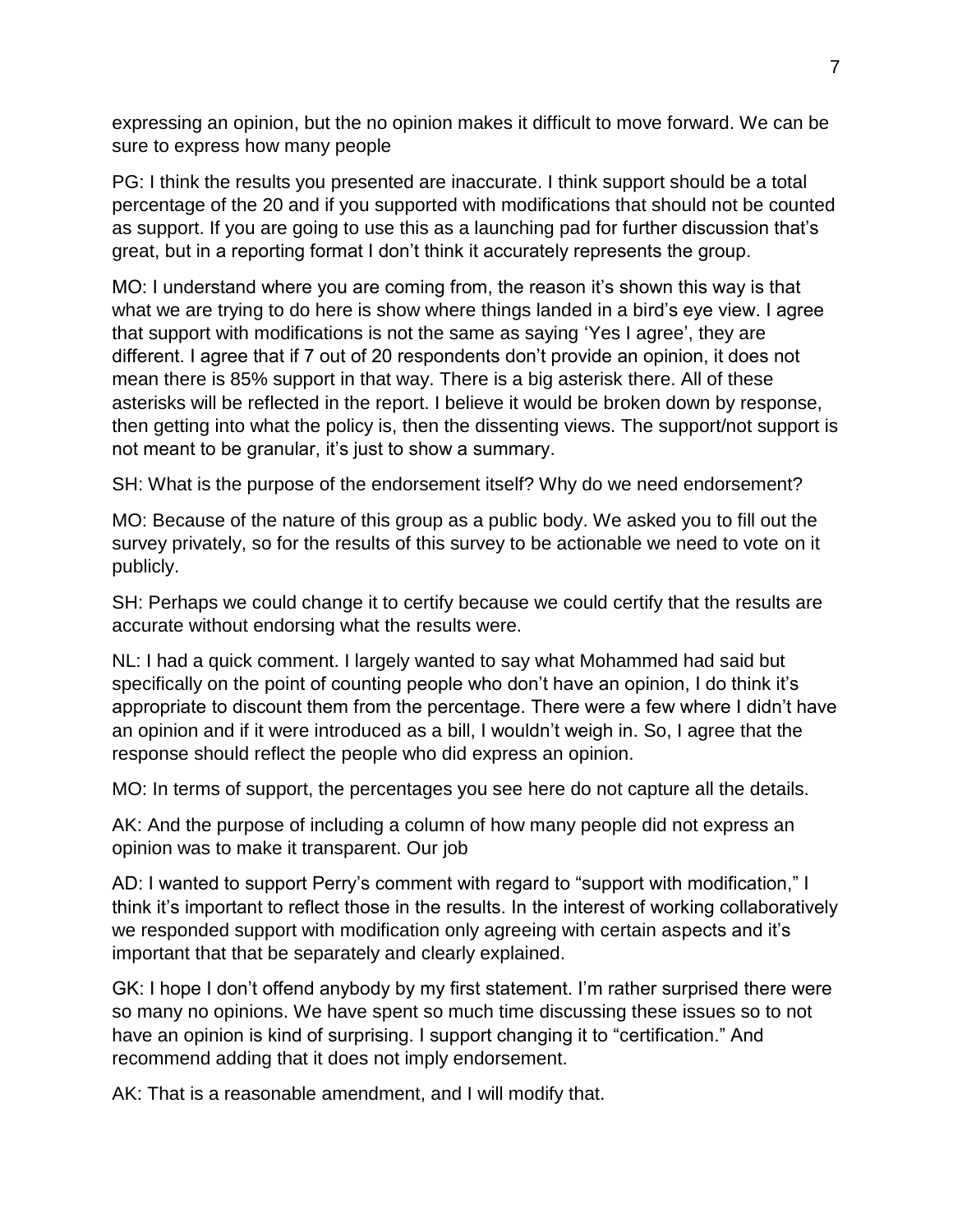LS: Maybe can we change it to accurately reflects the responses rather than the views.

DB: Thanks Alissa, I don't need to restate everything that has been said. I think the way it says no opinion makes sense and can be highlighted in the report. I am wondering if the responses about what would be included in the labeling requirements.

JD: I can share that with the group

PG: I still don't agree with the levels of support. And I don't think that the survey results are mutually exclusive, so I don't think it is accurate.

AK: We did have a goal of eliminating the policy options that didn't receive support so we wouldn't have to include those.

LR: Just a comment, since we are the advisory board, we are supposed to be making recommendations and I realize a lot of time and effort went into making the survey and it seems like we had an awful lot of people not providing an opinion. I'm not sure why we structured this with so much opportunity to not provide a comment or opinion because it is our responsibility to provide comment.

BK: I think no comment may have been perceived as neutral. So I think some of us, if I did not strongly support or oppose something and I felt sort of neutral. In responding, there were a couple of times where I felt I could go either way. That is a little different than saying I have no opinion.

SH: For what it's worth, when we were taking the survey at Ford we viewed would be taken as neutral and still accounted for in the denominator.

AK: I understand that and we will present it differently in the report.

TF: The way I looked at it was I expected it to be calculated on a point system. Going forward what I would like to ask about, I know the goal was to create a draft report. How many times will we be able to review the draft? We can't go back so we have to go forward, and we need to get the report at a certain time and based on today's discussion we will probably have to have a high cadence of meetings to discuss how the information will be presented. So maybe we need to consider that we need to have more meetings than originally anticipated.

MO: We had originally scheduled our next meeting for November 2. We may need another meeting in October. I will get into that after we have finished our deliverable here.

TF: Final comment is that I respect everybody's comments today, but I want to point out that the UC Davis team has a difficult challenge and they have done a good job tabulating this complicated information.

MS: I think we are getting caught up in how responses are presented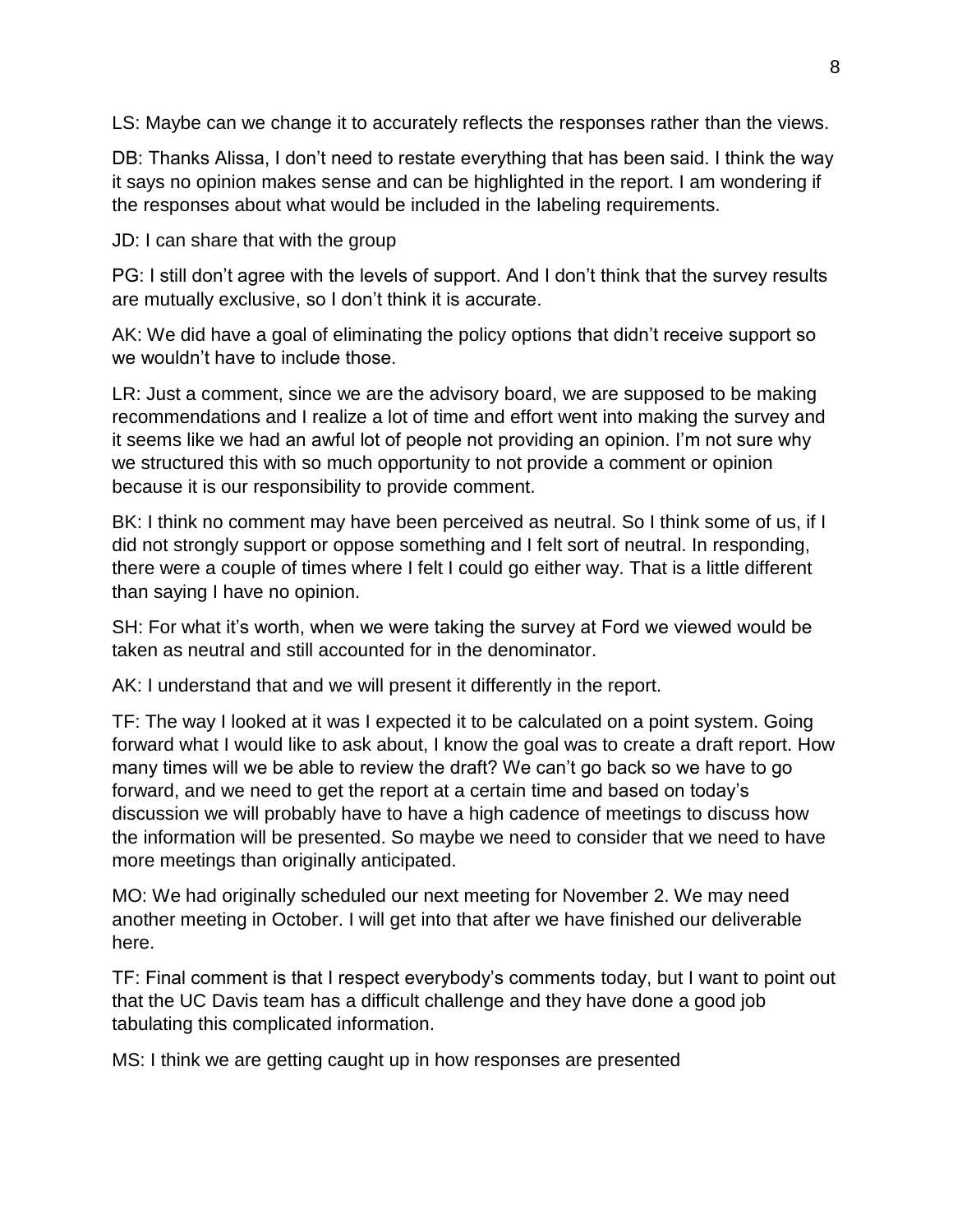PG: I want to propose that the survey not be included in the report and only used to guide the team in drafting the report.

MO: This was a way to show the opinions were given. The team will look at each response granularly. To your point I think what will happen is the team will use this to show where there is support and where there is support with modification. These numbers will not appear in this way in the report.

CG: This discussion is incredibly helpful. It's difficult to think about things in the abstract. Now what we have is something to respond to and we want to respond to it. It is a challenge for 20 people conducting their work publicly to put pen to paper and I want to commend the UC Davis team for putting pen to paper and giving us something to react to that we can respond to and take the feedback and move forward. So this will not look like how you are seeing it today, this is the starting point so we can put pen to paper and start gathering feedback. Thank you all for your thoughtful responses and there will be many more opportunities to have something tangible to respond to. I have had a bit longer to sit with these results and commend that there is a huge amount of agreement and places where we are making very good recommendations. I really encourage everyone to look at the places where we have good suggestions with strong levels of agreement.

AK: Thank you, I recognize we may not get 100% support, but I think it's important that we move forward.

MO: I will take role call and ask the advisory group members to vote on the following statement: "The survey results accurately represent the responses of the advisory group members

CG: yes AMSC: yes MO: yes TA: yes DB: Yes TC: yes TF: yes PG: no SH: yes GK: yes BK: yes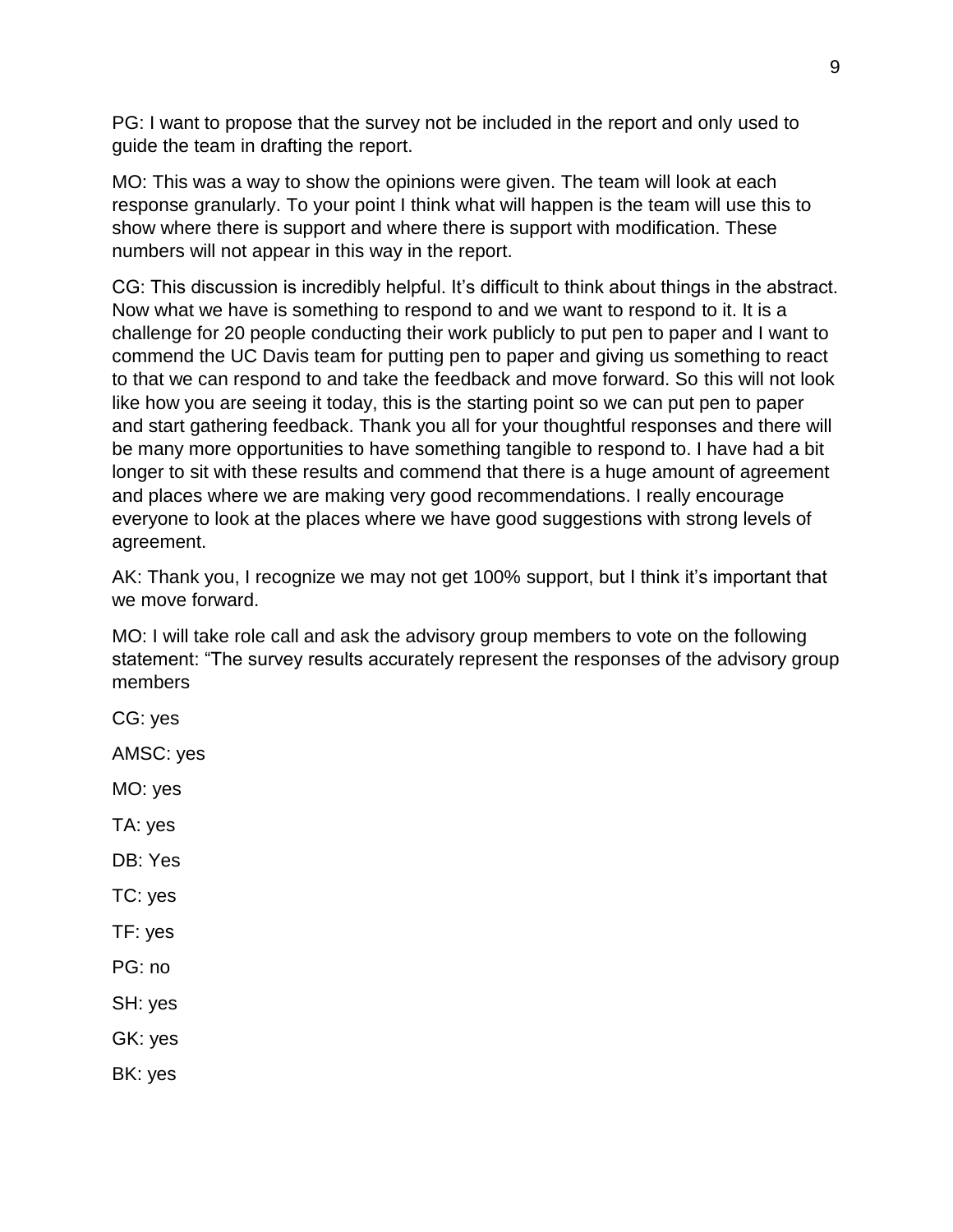JK: abstain

NL: yes

AL: yes

AD: yes

GN: yes

LR: yes

LS: yes

MO: That's a yes, you have formal approval to move forward.

5. Mohammed – DTSC

- We will now move forward to discuss upcoming meetings.
- $\bullet$  We had originally scheduled November  $2^{nd}$  for the next meeting. Our timeline is that UC Davis will begin writing and provide a draft.
- Can we have a meeting on October  $18<sup>th</sup>$  and a draft provided to the advisory group by October 12th?

AK: Yes, we can do that.

Meg Slattery: I am worried that we will be working on a draft that is under edits and the text will change.

AK: I think that will be okay and will facilitate the public discussion.

MO: If folks are on board with the idea of meeting in October, I think we should.

BK: I support this.

TF: I understand Perry's concerns, but there are a lot of areas with agreement and there needs to be discussion. I think peoples concerns should be addressed and therefore I support an October meeting.

GK: I would suggest Friday the 22<sup>nd</sup>.

AK: I cant make it on Friday because I teach.

MO: Let's look now at Thursday or Friday. What day is best for everyone? I will go through the roll call.

TA: 21

DB: No opinion

TC: 21 or 22

TF: 21